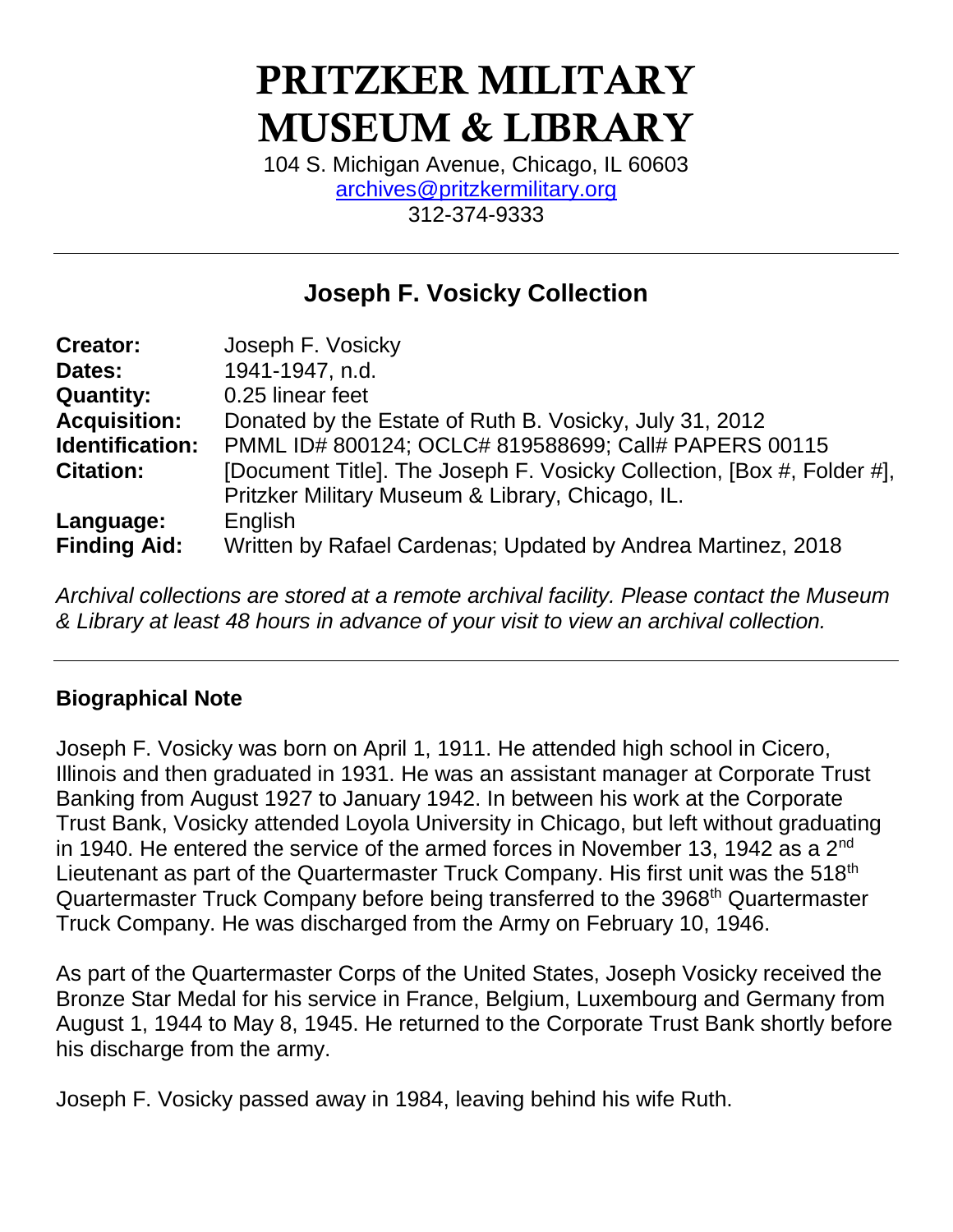#### **Scope and Content of the Collection**

The Joseph F. Vosicky Collection contains military orders, correspondence letters, health records and a wide array of physical objects such as military uniforms, caps and military field bags.

#### **Arrangement**

The collection arrived with no discernible arrangement and was rearranged chronologically into folders by PMML staff. The collection is contained within 1 legal box. The collection was small enough that it did not require the documents arranged into a series. The folders are listed according to military service and personal papers.

## **Rights**

Copyrights held by the Estate of Ruth B. Vosicky were transferred to the Pritzker Military Museum & Library. All other rights are held by the author or publisher. Users assume responsibility for following copyright laws as established by US Code Title 17.

#### **Separations**

| Item ID   | <b>Description</b>                                     |
|-----------|--------------------------------------------------------|
| 800124073 | <b>Hitler Youth Dagger</b>                             |
| 800124074 | Wehrmacht Officer's Dagger                             |
| 800124075 | Italian Fascist Dagger                                 |
| 800124076 | Knife with Yellow Hilt                                 |
| 800124077 | Dagger with Black Stripe                               |
| 800124078 | Knife with Wooden Hilt                                 |
| 800124079 | U.S. Third Army Ike Style Jacket                       |
| 800124080 | U.S. Third Army Ike Style Jacket with Military Ribbons |
| 800124081 | <b>Camo Coveralls</b>                                  |
| 800124082 | U.S. Third Army Officer Jacket                         |
| 800124083 | "U.S." Lapel Pin                                       |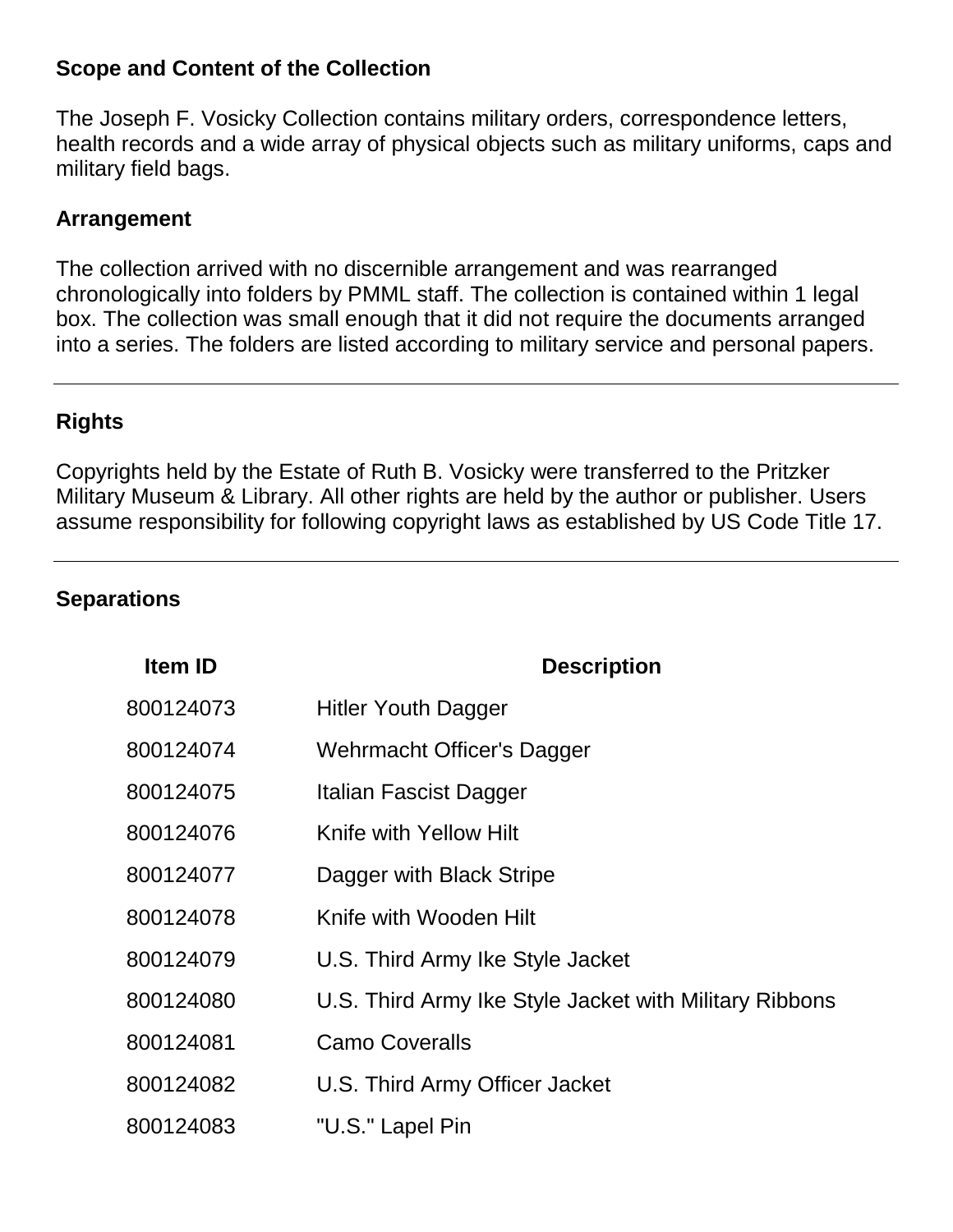| 800124084 | "U.S." Lapel Pin                                 |
|-----------|--------------------------------------------------|
| 800124085 | "U.S." Lapel Pin                                 |
| 800124086 | "U.S." Lapel Pin                                 |
| 800124087 | Quartermaster Corps Lapel Pin                    |
| 800124088 | <b>Quartermaster Corps Lapel Pin</b>             |
| 800124089 | Quartermaster Corps Lapel Pin                    |
| 800124090 | Quartermaster Corps Lapel Pin                    |
| 800124091 | <b>Vosicky's Glove</b>                           |
| 800124092 | <b>Vosicky's Pouch</b>                           |
| 800124093 | <b>Vosicky's Belt</b>                            |
| 800124094 | 37 MM Anti-Tank Shell                            |
| 800124095 | Joseph F. Vosicky Field Bag                      |
| 800124096 | Joseph F. Vosicky Leather Bag                    |
| 800124097 | <b>Vosicky Military Crate</b>                    |
| 800124098 | <b>Summer Infantry Garrison Cap</b>              |
| 800124099 | Winter Army Air Force Garrison Cap               |
| 800124100 | <b>Winter Quartermaster Corps Garrison Cap</b>   |
| 800124101 | <b>Summer Chaplain's Garrison Cap</b>            |
| 800124102 | Summer Other Commissioned Officer's Garrison Cap |
| 800124103 | Winter Other Commissioned Officer's Garrison Cap |
| 800124104 | World War II U.S. Army Leggings Pair One         |
| 800124105 | World War II U.S. Army Leggings Pair Two         |
| 800124106 | <b>Bear-skin Coat</b>                            |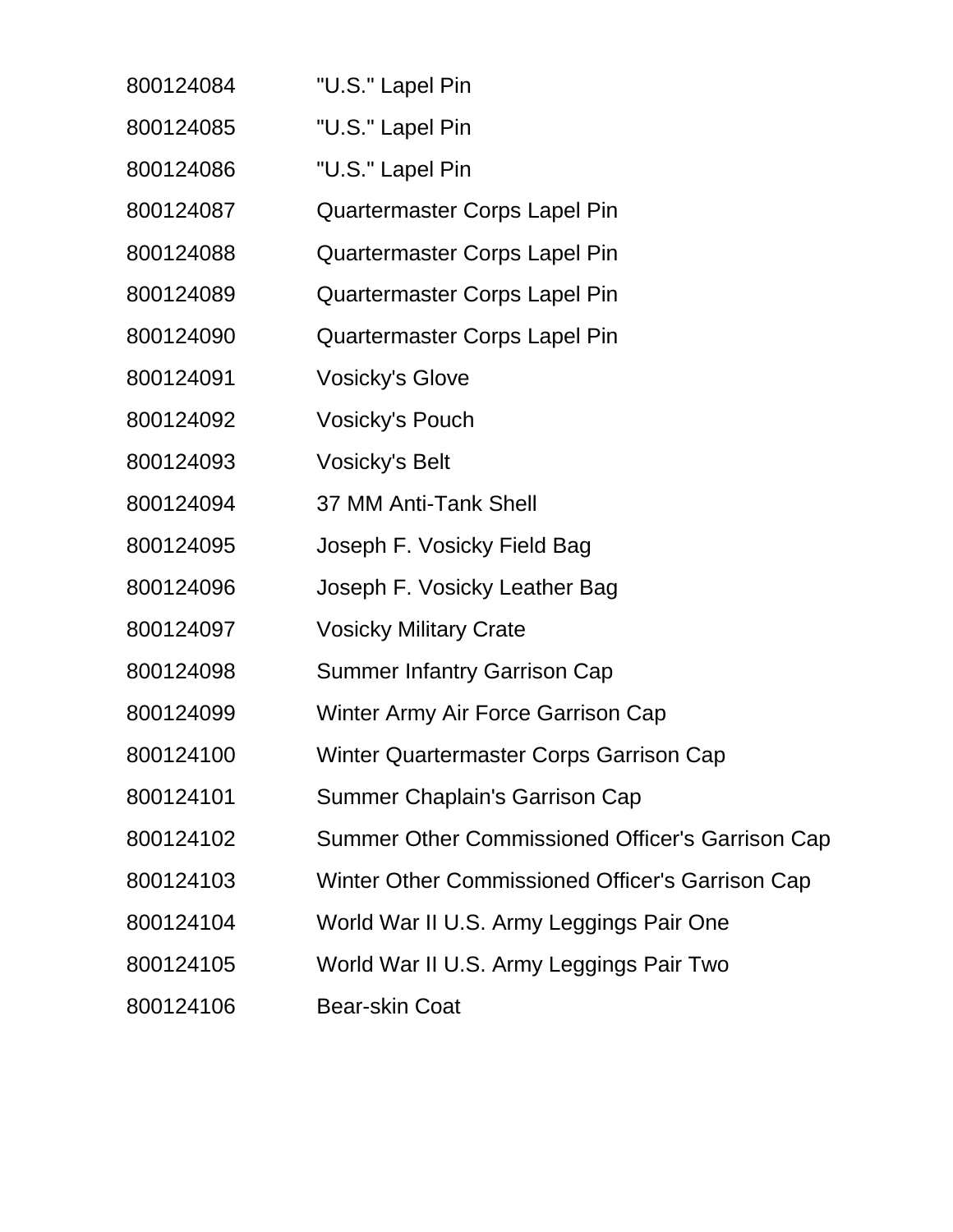# **Key Subjects**

This collection is indexed under the following headings in the Library's online catalog. Researchers interested in materials about related topics, persons, or places should search the catalog using these subject headings.

#### **Names**

Kern, Horace S. Vosicky, Joseph F.

#### **Subjects**

United States – Army – Quartermaster Truck Company, 518<sup>th</sup> United States – Army – Quartermaster Truck Company, 3968<sup>th</sup> World War, 1939-1945

#### **Container List**

|   | <b>Box Folder</b> | Item ID $#$ | <b>Title</b>                                                 | <b>Dates</b> |
|---|-------------------|-------------|--------------------------------------------------------------|--------------|
| 1 | 1                 |             | <b>Military</b>                                              |              |
|   |                   | 800124001   | Order to Report for Induction                                | 3/11/1941    |
|   |                   | 800124002   | <b>Officer's and Warrant Officer's Qualification</b><br>Card | n.d.         |
|   |                   | 800124003   | <b>Officer's Adjusted Service Rating Form</b>                | n.d.         |
| 1 | $\mathbf{2}$      |             | <b>Orders</b>                                                |              |
|   |                   |             | 800124004 Special Orders: Number 10                          | 5/5/1944     |
|   |                   |             | 800124005 Special Orders: Number 46                          | 5/4/1945     |
|   |                   |             | 800124006 Special Orders: Number 118                         | 8/28/1945    |
|   |                   |             | 800124007 Special Orders: Number 125                         | 9/19/1945    |
|   |                   |             | 800124008 Special Orders: Number 109                         | 10/19/1945   |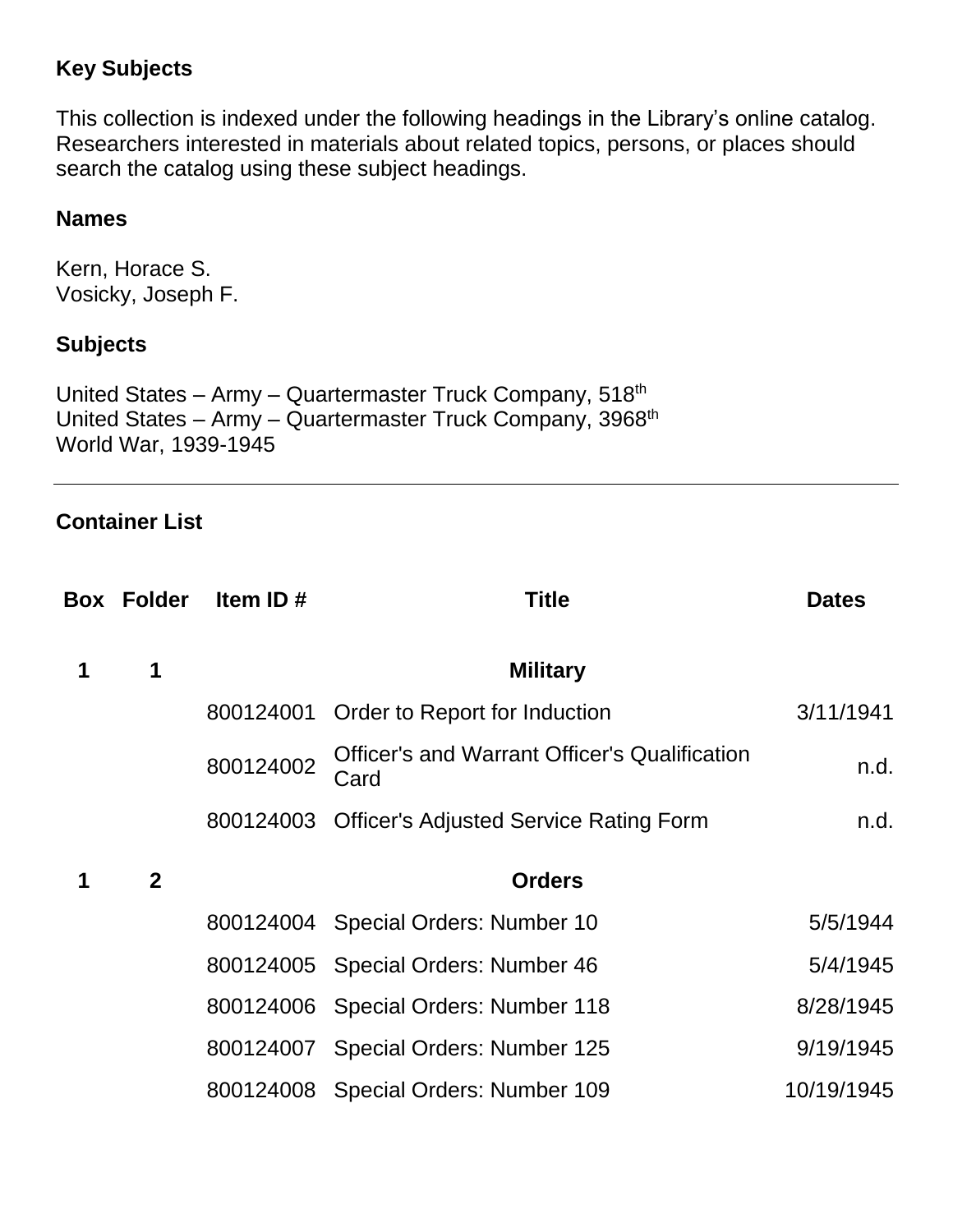| 1 | 3                       | <b>Retention</b> |                                                                                                                    |           |
|---|-------------------------|------------------|--------------------------------------------------------------------------------------------------------------------|-----------|
|   |                         |                  | 800124009 Retention of the Vosicky Brothers                                                                        | 2/27/1945 |
|   |                         | 800124010        | Letter from C. Wayland Brooks regarding a<br>response from General Ulio about Retention<br>of the Vosicky brothers | 3/1/1945  |
| 1 | $\overline{\mathbf{4}}$ |                  | <b>Special Court Martial</b>                                                                                       |           |
|   |                         | 800124011        | Special Orders: Number 153                                                                                         | 7/16/1943 |
|   |                         |                  | 800124012 Special Orders: Number 92                                                                                | 11/4/1944 |
|   |                         |                  | 800124013 Special Orders: Number 9                                                                                 | 1/23/1945 |
|   |                         | 800124014        | Special Orders: Number 10                                                                                          | 1/24/1945 |
|   |                         | 800124015        | Memorandum: Number 3 - Summary Court<br>Procedure                                                                  | 1/24/1945 |
|   |                         | 800124016        | Special Orders: Number 19 - Special Court<br><b>Martial Appointees</b>                                             | 2/10/1945 |
|   |                         | 800124017        | Special Orders: Number 34 - Special Court<br><b>Martial Appointees</b>                                             | 3/28/1945 |
|   |                         | 800124018        | Special Orders: Number 38 - Special Court<br><b>Martial Appointees</b>                                             | 4/5/1945  |
|   |                         | 800124019        | Special Orders: Number 87 - Special Court<br><b>Martial Appointees</b>                                             | 7/13/1945 |
|   |                         | 800124020        | Special Orders: Number 115 - Special Court<br><b>Martial Appointees</b>                                            | 8/24/1945 |
| 1 | 5                       |                  | <b>Allotment of Pay and Allowances</b>                                                                             |           |
|   |                         | 800124021        | War Department: Pay and Allowance<br>Account                                                                       | 1/3/1943  |
|   |                         | 800124022        | Army Service Forces - Acknowledgment<br><b>Class E Allotment Pay</b>                                               | 11/1943   |
|   |                         | 800124023        | Certificate - For the Purpose of Obtaining<br><b>Payment of Certain Allowances</b>                                 | 3/20/1944 |
|   |                         | 800124024        | Notification of Discontinuance of Allotment                                                                        | 7/27/1944 |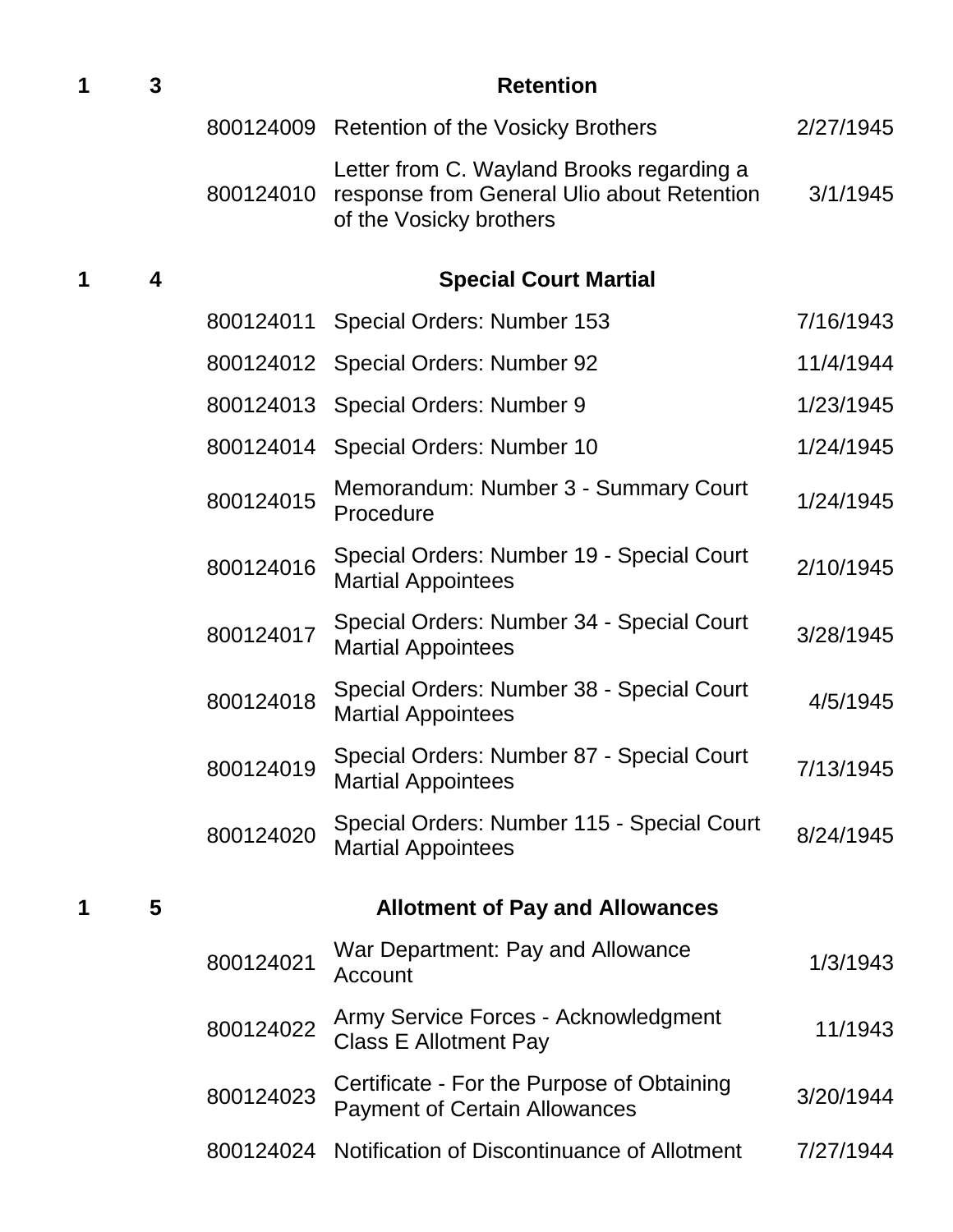|   |   | 800124025 | War Department Office of Dependency<br><b>Benefits - Class E Allotment</b>            | 8/5/1944   |
|---|---|-----------|---------------------------------------------------------------------------------------|------------|
|   |   |           | 800124026 Allotment Discontinuance                                                    | 2/10/1946  |
|   |   |           | 800124027 Certificate for Dependent Parents                                           | n.d.       |
|   |   |           | 800124028 Certificate for Dependent Parents (2)                                       | n.d.       |
| 1 | 6 |           | <b>Receipts and Company Fund</b>                                                      |            |
|   |   |           | 800124029 Copy of Credit                                                              | 2/15/1944  |
|   |   |           | 800124030 Certificate of Debt                                                         | 2/17/1944  |
|   |   |           | 800124031 Statement of Company Fund                                                   | 5/10/1945  |
|   |   |           | 800124032 3710 Quartermaster Truck Company Fund                                       | 8/30/1945  |
|   |   |           | 800124033 Statement of Company Fund                                                   | 8/31/1945  |
|   |   | 800124034 | 3710th Quartermaster Truck Company<br><b>Fund Deposit</b>                             | 9/11/1945  |
|   |   | 800124035 | Memorandum Receipt - Credit/Debit Slip                                                | 10/10/1945 |
|   |   | 800124036 | Memorandum Receipt - Credit/Debit Slip                                                | 10/17/1945 |
|   |   | 800124037 | <b>Officer's Pay Data Card</b>                                                        | n.d.       |
| 1 | 7 |           | <b>Correspondence</b>                                                                 |            |
|   |   |           | 800124038 Letter from H.S. Kern to Joe Vosicky                                        | 3/14/1944  |
|   |   |           | 800124039 Letter Orders No. 4-2                                                       | 4/13/1944  |
|   |   |           | 800124040 Letter from Joe Vosicky to H.S. Kern                                        | 5/17/1944  |
|   |   | 800124041 | Letter from H.S. Kern to Joe Vosicky                                                  | 6/5/1944   |
|   |   |           | 800124042 Letter from H.S. Kern to Joe Vosicky                                        | 1/2/1945   |
| 1 | 8 |           | Leave                                                                                 |            |
|   |   | 800124043 | <b>Officer's Accrued Leave Record</b>                                                 | 11/13/1942 |
|   |   | 800124044 | Special Order: Number 33 - Joseph F.<br><b>Vosicky Granted 7 Days Emergency Leave</b> | 2/7/1943   |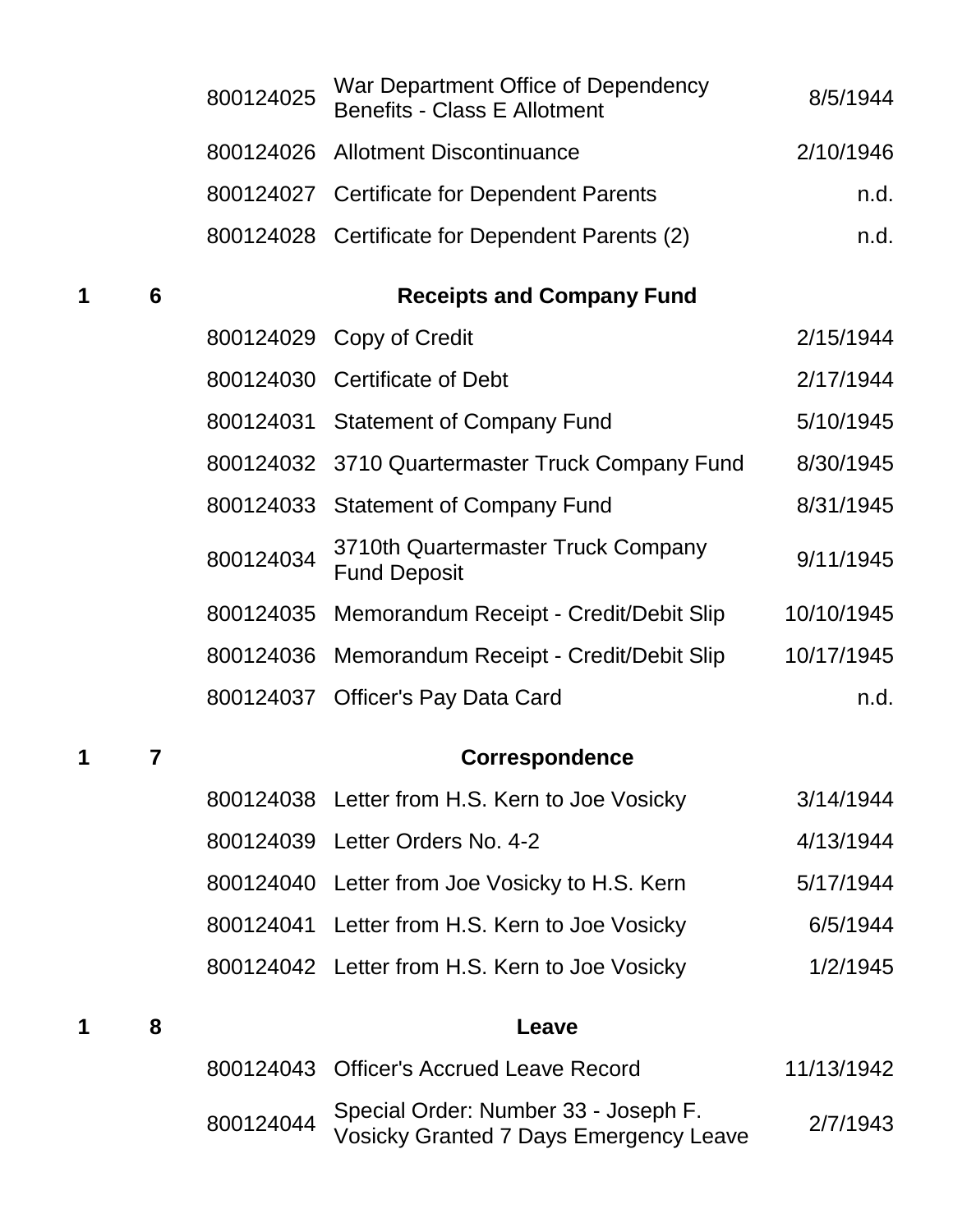|   |    |           | 800124045 Emergency Leave                                                                         | 2/7/1943   |
|---|----|-----------|---------------------------------------------------------------------------------------------------|------------|
|   |    |           | Special Order: Number 36 - Joseph F.<br>800124046 Vosicky Granted a Two Day Extension of<br>Leave | 2/10/1943  |
|   |    |           | 800124047 Leave of Absence                                                                        | 4/20/1943  |
|   |    | 800124048 | Special Orders: Number 16 - Leave of<br>Absence                                                   | 4/24/1943  |
|   |    |           | 800124049 Leave of Absence - To Commanding Officer                                                | 12/8/1943  |
|   |    |           | 800124050 Leave of Absence Approved                                                               | 12/9/1943  |
|   |    | 800124051 | Leave of Absence - To Commanding<br>Officer, 514th QM Group                                       | 8/2/1945   |
|   |    |           | 800124052 Memorandum                                                                              | 11/29/1945 |
|   |    |           | 800124053 Memorandum                                                                              | 12/5/1945  |
|   |    |           | 800124054 Officer's Record of Leave Granted Card                                                  | n.d.       |
|   |    |           | 800124055 Western Union Telegram                                                                  | n.d.       |
| 1 | 9  |           | <b>Health and Physical Examination</b>                                                            |            |
|   |    |           |                                                                                                   |            |
|   |    | 800124056 | Certificate of Quarters for the Commanding<br><b>Officer</b>                                      | 2/15/1944  |
|   |    |           | 800124057 Medical Department Slip                                                                 | 3/13/1947  |
|   |    |           | 800124058 Physical Examination for P.O.M.                                                         | n.d.       |
| 1 | 10 |           | <b>Awards and Promotions</b>                                                                      |            |
|   |    |           | 800124059 Promotion from 2nd Lt. to 1st Lt.                                                       | 6/26/1943  |
|   |    | 800124060 | Company Orders: No. 2                                                                             | 6/8/1944   |
|   |    | 800124061 | Orders: No. 10                                                                                    | 4/18/1945  |
|   |    | 800124062 | General Orders: Number 189 - Award of<br><b>Bronze Star Medal</b>                                 | 7/23/1945  |
|   |    |           | 800124063 Letter Order: 1000 - Promotion                                                          | 12/28/1945 |